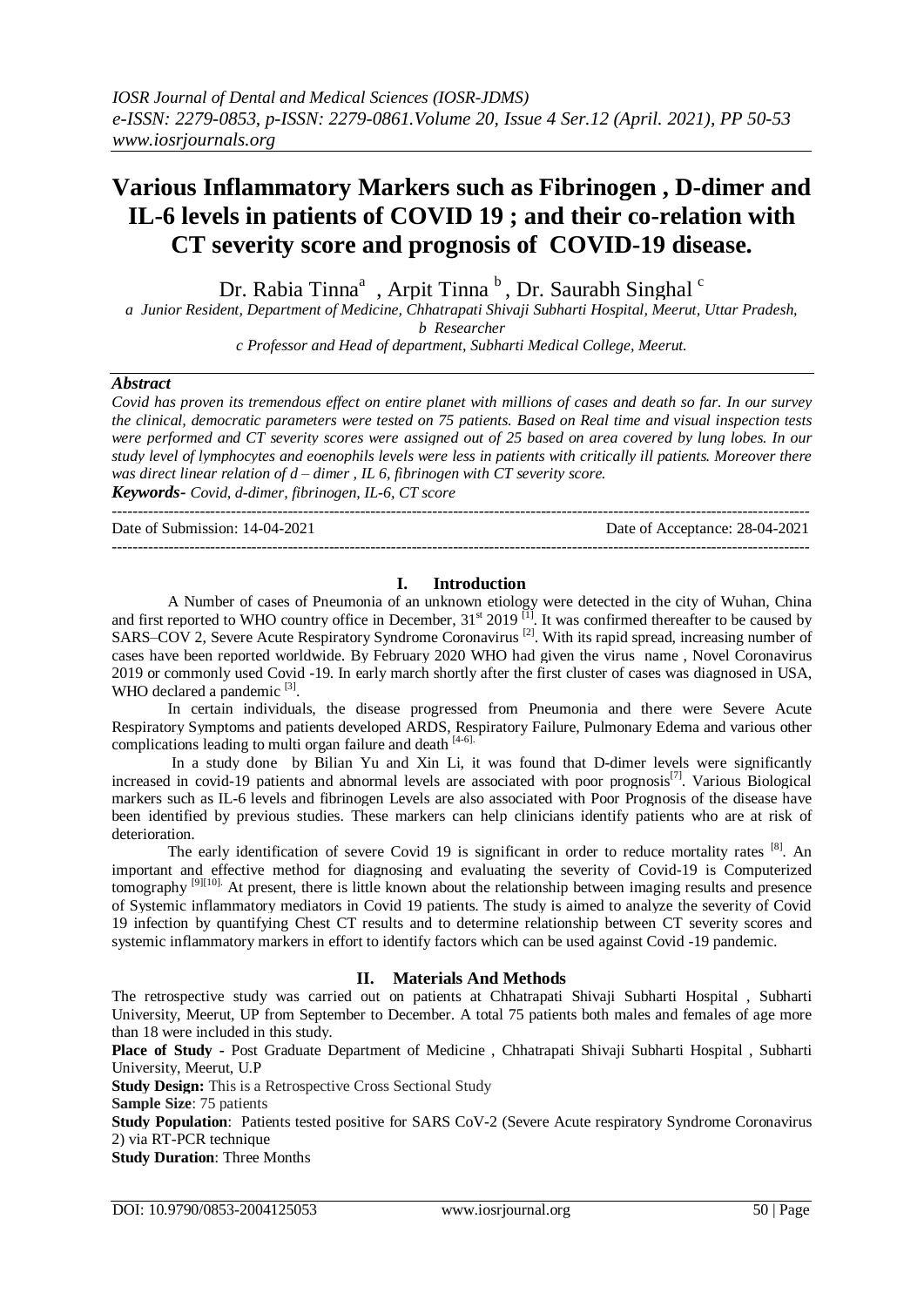**Inclusion Criteria**:

All Covid-19 positive Patients. Age 18 years and above Informed consent provided by patient/relatives **Exclusion Criteria**: All Covid 19 negative patients Pregnant Females Long Standing Chronic illness Patients who have not given written informed consent

# **III. Methodology :**

After written informed consent was obtained. All Patients with confirmed Covid 19 reports via real time RT-PCR technique were selected [11] based on there demographic data, clinical symptoms, signs, comorbidities (such as hypertension, diabetes, hypothyroidism) followed by collection of laboratory findings and chest CT.

The CT images were evaluated for ground-glass opacities (GGO), Consolidation, crazy paving pattern, air bronchogram, thoracic lymphadenopathy and pleural effusion as per Fleischner Society Recommendation  $[12][13]$ .

CT DATA ANALYSIS : Five Lung Lobes , three on the right and two on the left are individually assessed and percentage involvement of the lobe will be noted. Based on visual assessment, individual scores will be assigned. Visual severity scoring of CT chest will be classified as :

Score 1 - <5% Score 2 - 5-25%

Score 3 - 25-50%

Score 4 - 50-75%

Score 5 - >75%

CT severity score is defined by summing up the individual scores making a total of 25.

CT Score is assessed out of 25 based on percentage of area involved in each of 5 lobes.

Score of <8 - is Considered MILD

Score of 9-15- is MODERATE

Score of >15- is SEVERE

Various Inflammatory Markers IL-6, Fibrinogen and D-dimer levels will be co-related with Chest CT severity Score.

The study was initiated after obtaining the approval from institutional ethics committee. All potential participants were recruited only after written informed consent was obtained from them. A detailed explanation was given to all the participants regarding the study and their contribution to it .

# **IV. Relation between CT Severity Score and Fibrinogen**

Fibrinogen is a glycoprotein molecule consisting of peptide chains. It is a protein content present in plasma of blood which results in the formation of fibrin generated by the enzyme mainly thrombin[14]. In our study fibrinogen is the prognostic factor in patients suffering from Covid 19 . The CT severity score of patients is measured using radiographic testing [15] and is compared with the fibrinogen content present in patients suffering from Covid 19 . The measurement of fibrinogen content in patients was performed with different samples to drive the relation between the level of fibrin content with CT score as shown in fig 1. The graph predicts the linear outcome of fibrinogen level and CT Score with root mean score value of 0.9343.



**Fig 1** Relation between fibrinogen and CT Score of Covid-19 patients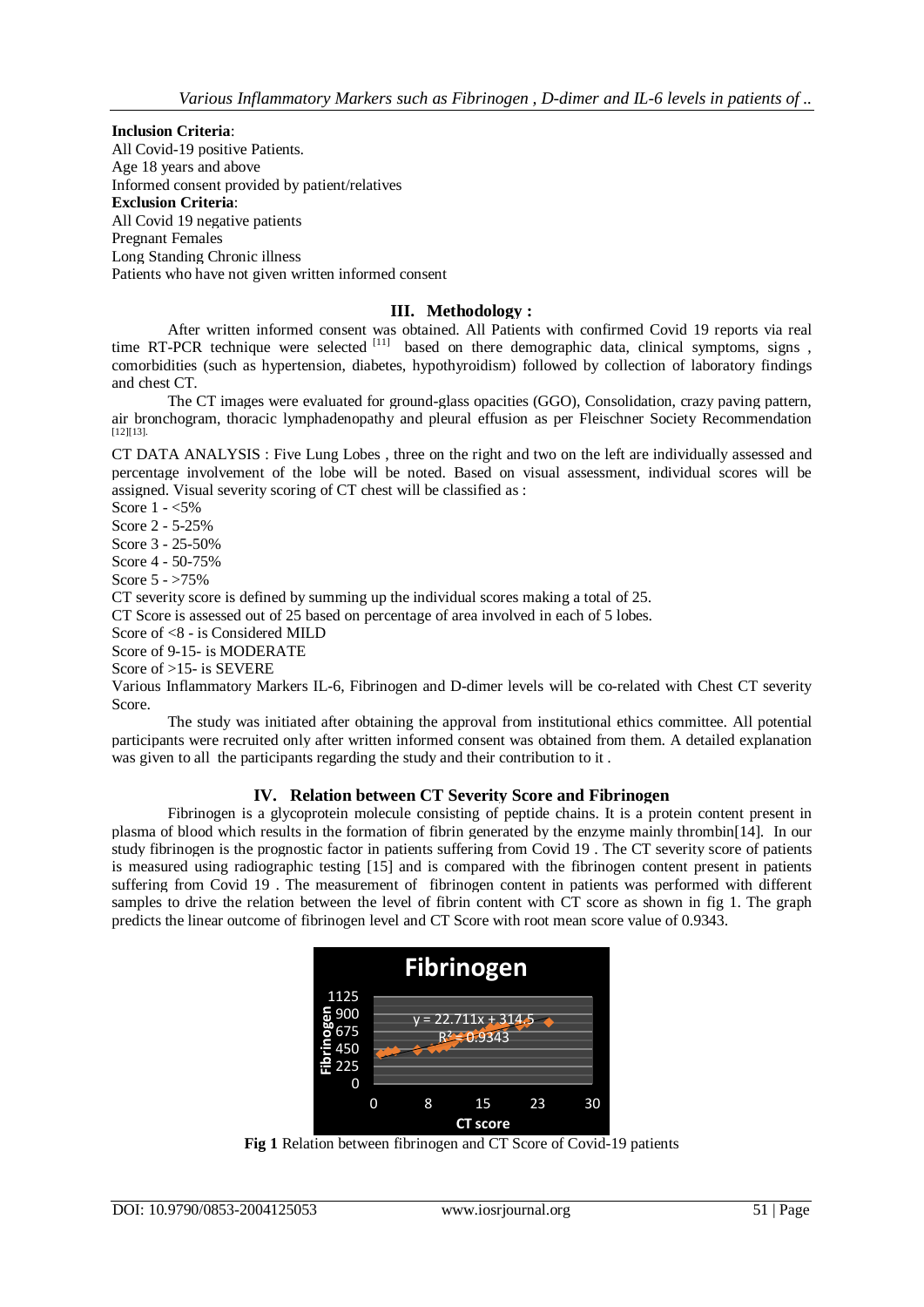# **V. Relation between CT severity and D dimer**

D dimer is process of breakdown of fibrin and use of that fibrin as a biomarker of its degradation and formation <sup>[16]</sup>. Various papers have been reviewed and being concluded that d dimer is a valuable tool for activation of fibrinolysis $\begin{bmatrix} 17 \end{bmatrix}$  In our survey between effect on d dimer level in patients with Covid 19. It can be better understood that the abnormal elevated d dimer  $(> 0.5)$  and lack of anticoagulated therapy in Covid 19 patients with major sign of severity. D dimer was diagnosed in 75 patients and its correlation with CT score was performed as shown in fig 2. The proposed result shows the exponential relation between CT score and d dimer content in patients.



**Fig 2** Relation between d dimer and CT Score of Covid-19 patients

# **VI. Relation between IL 6 with CT Score**

In our study the demographic investigation and imaging features of 75 patients were performed and IL 6 was one such clinical characteristic. The normal range of IL 6 content in human body is 4.4 pg/ml. But in our study there was elevated il 6 in human body. Higher IL 6 level results in presence of inflammatory state hyper immune with increased mortality and morbidity. There was a direct logarithmic relation between the IL 6 content and CT score with root mean square value of 0.92386.



**Fig 3** Relation between IL-6 and CT Score of Covid-19 patients

# **VII. Results And Discussion**

The effect of various human constituents like IL 6 , d dimer and fibrinogen with CT score has been surveyed. The measurement of these constituents was performed with different test samples to derive the relation between the surveyed fibrinogen, d dimer and IL 6 values with CT severity score. The corresponding fibrinogen value was computed using equation 1 that is  $22.711x+314.5$  as shown in figure 1. In order to find the relation between the CT severity score with blood samples were initially taken and obtained samples were analysed using PLX DAQ software. Moreover mean value of all the fibrin content, IL 6 and d dimer values with corresponding CT severity score were determined. Figure 2 depicts the relation between d dimer and CT severity with  $y = 0.1477e^{\lambda}0.1913x$ . Figure 3 depicts the relation between IL 6 and CT score with  $y =$  $3.5419\ln(x) + 2.942$ . The raised inflammatory biomarkers were significantly related to more lung involvement thus helpful in diagnostic and prognostic marker of the disease.

# **VIII. Conclusion**

It is thus concluded from this study that inflammatory markers have strong linear relationship with CT severity score and presents promising efficacy in prediction of critical illness and need for ICU admission.